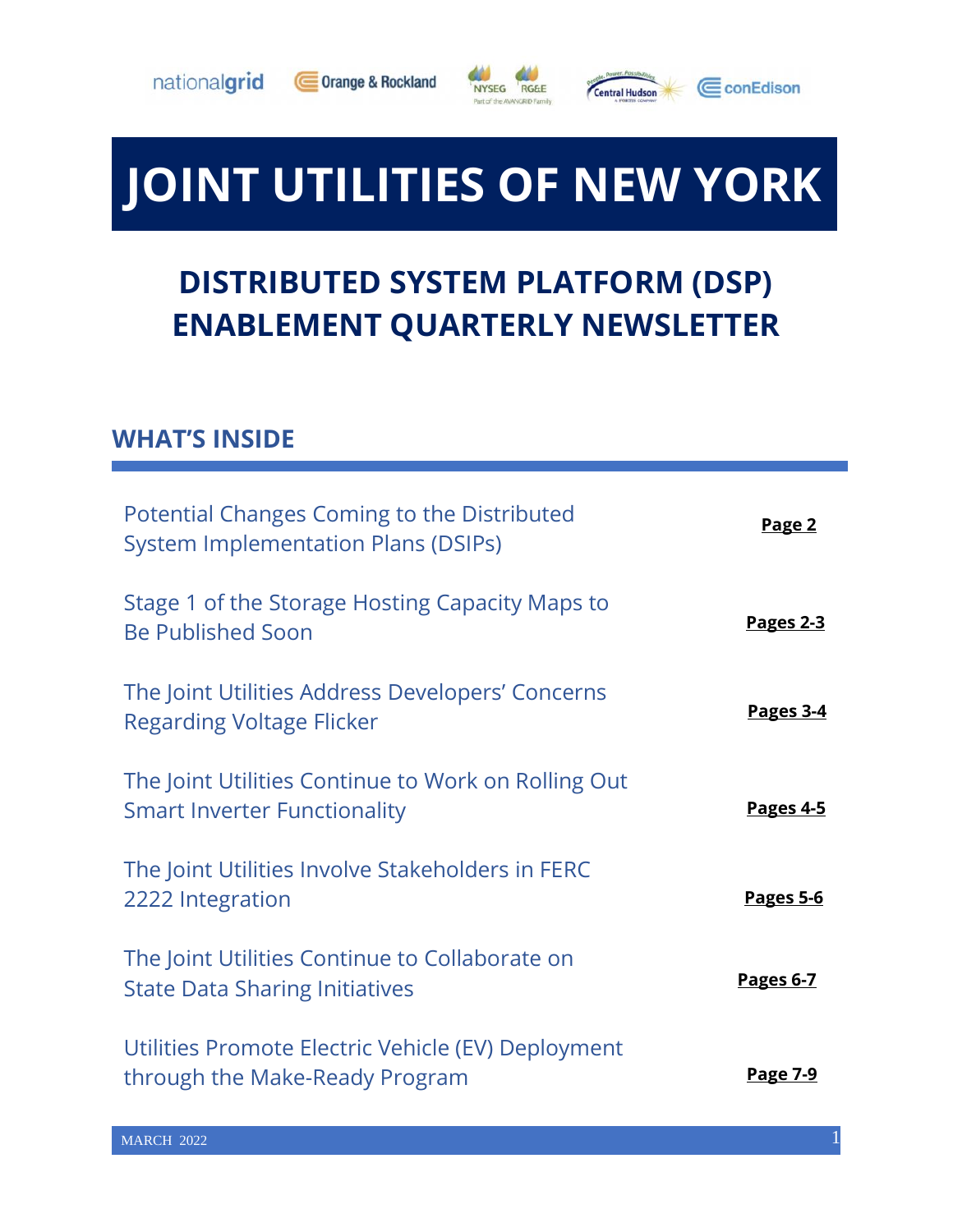nationalgrid

#### **Orange & Rockland RG&E Exercise Hudson NYSEG**

CconEdison

#### **Potential Changes Coming to the Distributed System Implementation Plans (DSIPs)**

Every two years, Distributed Systems Implementation Plans (DSIPs) are filed by each company among the Joint Utilities of New York. The DSIPs provide updates on Distributed System Platform (DSP) functions as well as actions and advancements related to the Reforming the Energy Vision (REV) proceeding and state policy goals, such as those provided in the Climate Leadership and Protection Act (CLCPA). The 2020 DSIPs can be found on the Joint Utilities [website.](https://jointutilitiesofny.org/) The Joint Utilities were initially scheduled to file the 2022 DSIPs in June but – in consultation with Department of Public Service (DPS) Staff – have filed for an initial extension to December 31, 2022 to allow Staff to collaborate with stakeholders regarding transmission planning in Case 20-E-0197 with the goal of aligning the DSIPs to transmission and distribution planning efforts.

As the next round of DSIP filings approaches, the companies will continue to actively reach out to stakeholders through stakeholder meetings, webinars, and through this newsletter. We want to make sure that the DSIP filings are just one part of an interactive, ongoing conversation among utilities, stakeholders, and regulators about how we can work together to achieve New York policy goals. We strongly encourage stakeholders to send us feedback to help us to advance our thinking and so that we may provide informative, useful documents. You can reach out at [info@jointutilitiesofnewyork.org.](mailto:info@jointutilitiesofnewyork.org)

## **Stage 1 of the Storage Hosting Capacity Maps to be Published Soon**

The Joint Utilities of New York have collaborated with stakeholders for the past five years to determine which hosting capacity features. Most recently, the Joint Utilities held a stakeholder meeting in November 2021 to finalize plans for Stage 1 of the Hosting Capacity Map for storage, which will roll out between April and May 2022.

At this stage, the map will provide data at the feeder-level, be updated on an annual basis, and will allow for toggling between load and generation hosting capacity. Below is an illustrative example of the charging view in Stage 1.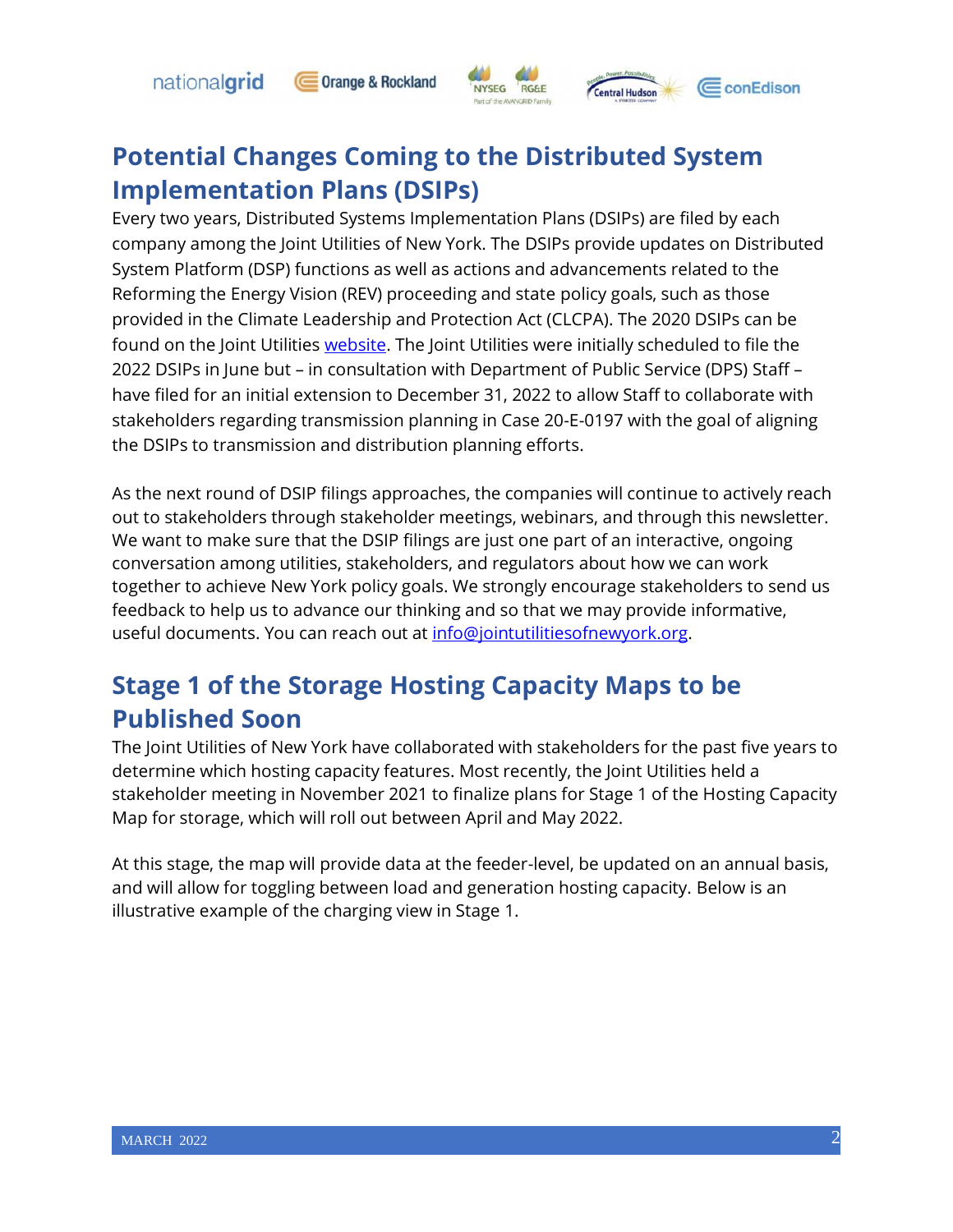

Beyond working to release Stage 1, the companies are addressing longer-term stakeholder requests, including discussion on items such as load profile case displays, seasonality and more. The Joint Utilities are hopeful that they may be able to provide further granularity prior to Stage 2. The Joint Utilities are grateful to all the stakeholders who continue to work with us, providing input and help as we refine our plan in a way that best meets their needs.

#### **The Joint Utilities Address Developers' Concerns Regarding Voltage Flicker**

The Joint Utilities continue to work with stakeholders and DPS Staff to enhance the Coordinated Electric System Interconnection Review (CESIR) process, an extremely important part of getting DER connected to the grid. The CESIR is a comprehensive engineering study that evaluates the impact of a proposed distributed generation interconnection to the utility distribution system. The CESIR determines what equipment upgrades, if any, will be required to host proposed projects and it provides developers with estimated costs for interconnection.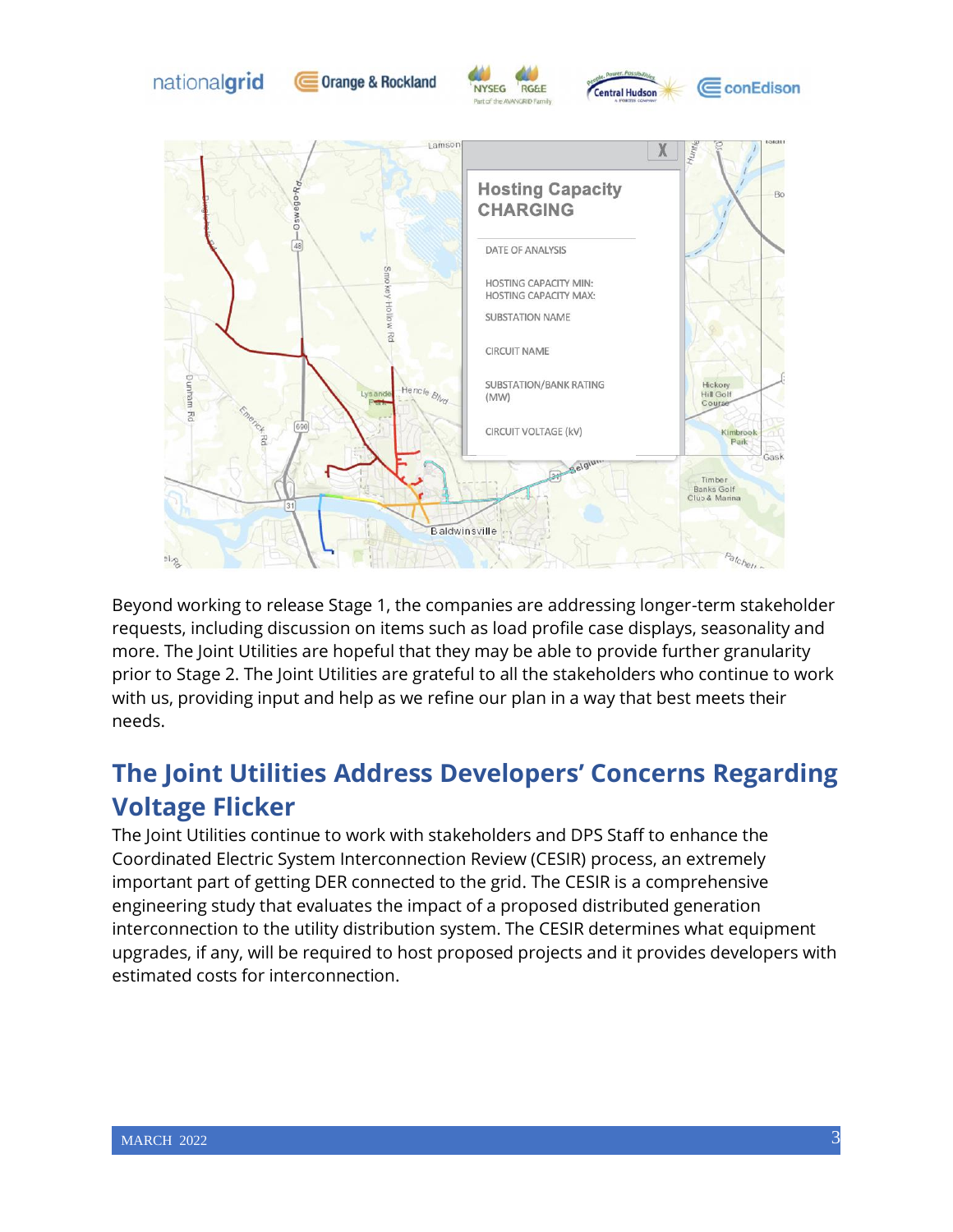

**Orange & Rockland** 



CconEdison

To more accurately reflect potential voltage flicker impacts of solar PV projects, the Joint Utilities have worked with EPRI and Pterra Consulting to develop a new equation that will be adopted into the existing voltage flicker screen test in the CESIR. This equation will also be used in the interconnection supplemental screen (Screen H) of the New York Standardized Interconnection Requirements (SIR).

By adopting this new approach, the Joint Utilities believe that the process will lead to fewer

projects failing the voltage flicker screen. In other words, we think our new approach will mean more projects will pass the screens and be interconnected to the grid, which will be better for developers, customers, and achieving state policy goals.

*In other words, we think our new approach will mean more projects will pass the screens and be interconnected to the grid*

**entral Hudson** 

To better match the developers' intended use cases for energy storage applications, the Joint Utilities are also working with industry members to enhance the CESIR study processes for energy storage systems with multiple operational setpoints over varying annual time periods. We are looking forward to bringing similar benefits to this process soon.

# **The Joint Utilities Continue to Work on Rolling Out Smart Inverter Functionality**

Advancements in inverter technology have resulted in the development of "smart" inverters. Smart inverters enable two-way communication between the grid and utility control centers and can facilitate utilities to remotely read data from distributed resources. They are also programmed to provide automated support functions in response to changing electrical parameters (such as voltage and frequency) on the grid. Smart inverters could thus help to preserve grid resiliency and reliability during unforeseen events, provide better continuity of service for customers, and aid in improving field situational awareness for utilities.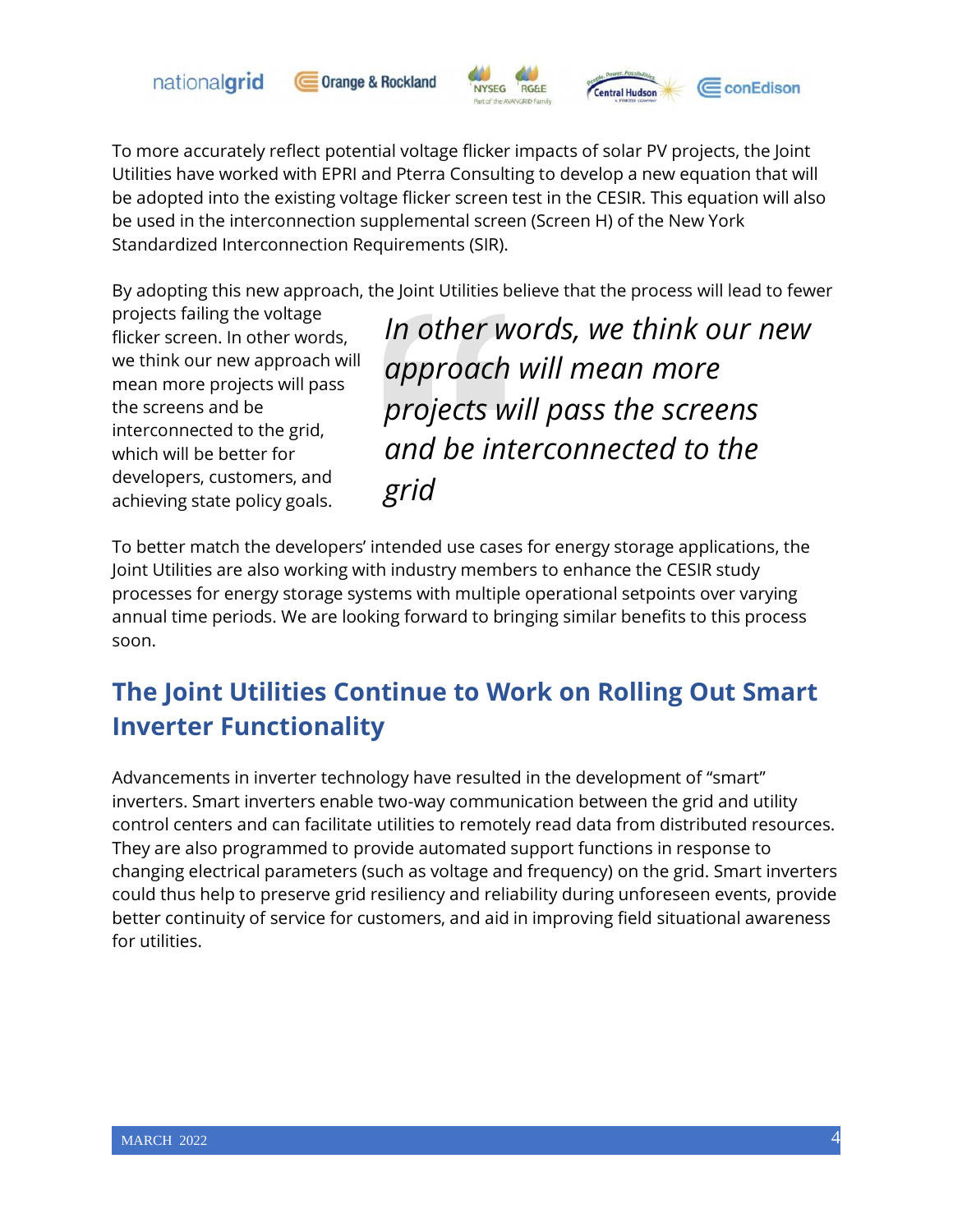





**entral Hudson** 



The Joint Utilities continue to test and roll out effective ways to utilize this technology via their Smart Inverter Roadmap. The Smart Inverter Roadmap provides a pathway for the utilities to achieve more standardization of smart inverter settings. Getting settings better aligned across the Joint Utilities will benefit both developers and customers, saving time for device manufacturers and

CconEdison

project developers since inverter setpoints may not need modifications in the field.

The Joint Utilities have determined bulk power system (BPS) and voltage support settings for smart inverters and are developing a timeline to implement these unattended smart inverter settings in their service territories. To do so, the utilities have been coordinating with the NYISO, equipment manufacturers, and other stakeholders.

Going forward, the utilities are discussing the appropriate mechanisms and documentation to make the settings publicly available to industry members and stakeholders. The companies will also begin discussions on monitoring requirements for inverters to acquire data from DERs.

#### **The Joint Utilities Involve Stakeholders in FERC 2222 Integration**

FERC Order No. 2222 (FERC 2222) opens regional wholesale electricity markets to aggregated DERs. By enabling more actors to participate in the market, FERC 2222 increases competition, which could lead to innovation and lower costs for consumers. Through market incentives, the order may also shape the use of DERs in a way that enhances grid flexibility and resilience.

Complex system changes are necessary in order to realize this vision. New York's distribution utilities are critical partners in this process, as resources located on the local distribution system will now be participants in NYISO's wholesale markets. As such, the Joint Utilities have identified several issues to be addressed through a multi-lateral stakeholder engagement process prior to the implementation of FERC 2222. These issues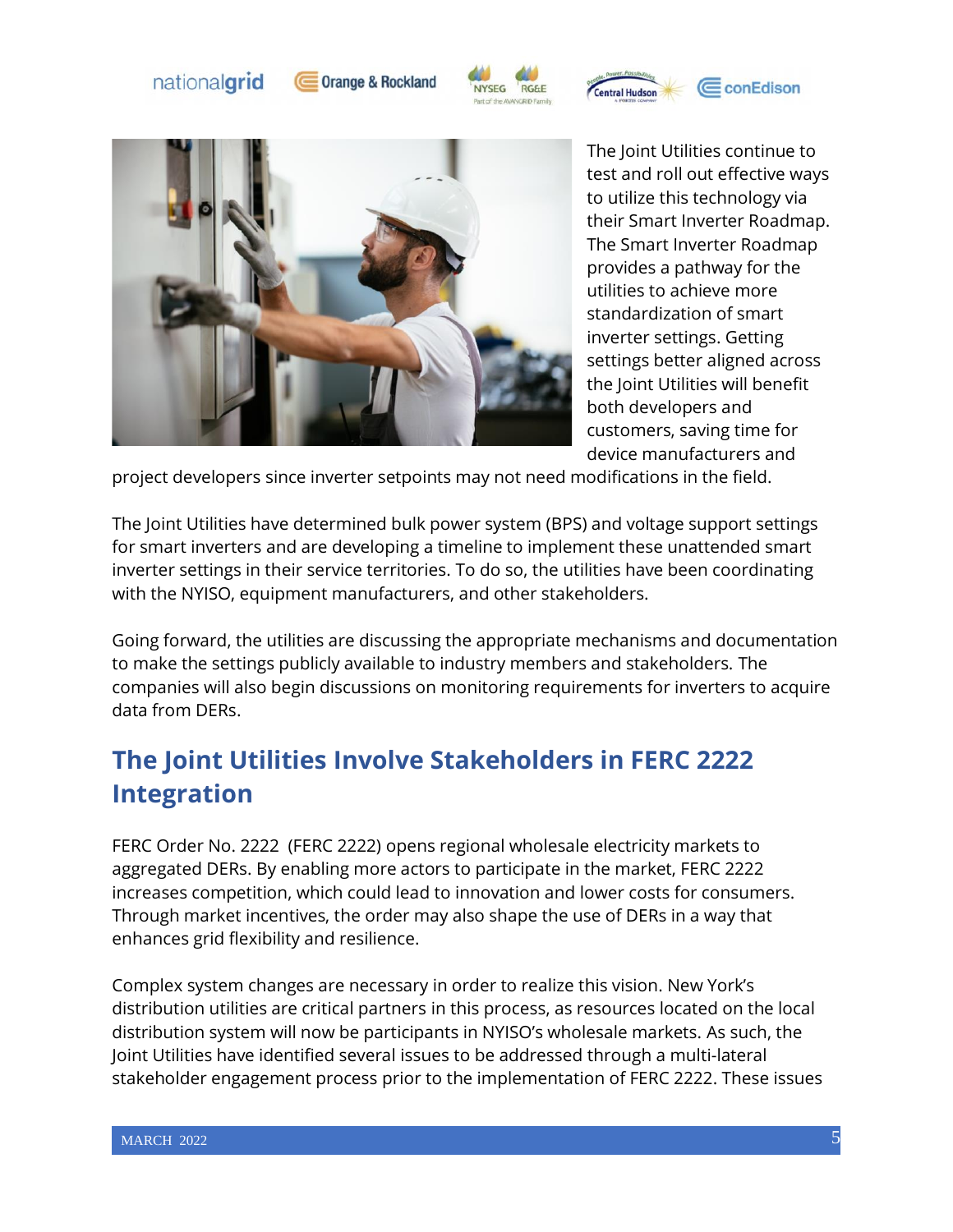

**Orange & Rockland** 





include registration and enrollment of resources and aggregations, operational coordination and metering, telemetry, and settlements.

The Joint Utilities have taken a three-pronged approach to working with stakeholders on these questions.

First, the Joint Utilities are collaborating with the NYISO to implement the NYISO participation model for DERs in Q4, 2022. Together, the Joint Utilities and NYISO have initiated a series of workshops with DPS Staff to document the processes and procedures required within existing and new NYISO guidelines. The first of these workshops was held on March 1<sup>st</sup> and addressed operational coordination between the NYISO and the distribution utilities.



Second, the Joint Utilities have initiated separate discussions with Staff to develop certain processes – such as a NYPSC process for resolving disputes pertaining to DER registration – that require collaboration.

Third, to ensure that the input of the DER community is appropriately heard and addressed, the Joint Utilities will host one or more workshops for Spring 2022.

The workshops provide a venue (with NYISO/DPS participation) for a productive dialogue on utility processes and procedures related to DER integration in the NYISO's wholesale markets.

The Joint Utilities are grateful for the continued collaboration and coordination between the NYISO, Staff, and developers without which FERC 2222 integration would not be possible.

## **The Joint Utilities Continue to Collaborate on State Data Sharing Initiatives**

The Joint Utilities are committed to sharing relevant information with customers and developers to advance New York's clean energy goals. The Joint Utilities continue to collaborate in various venues with NYSERDA, DPS Staff, and stakeholders to define data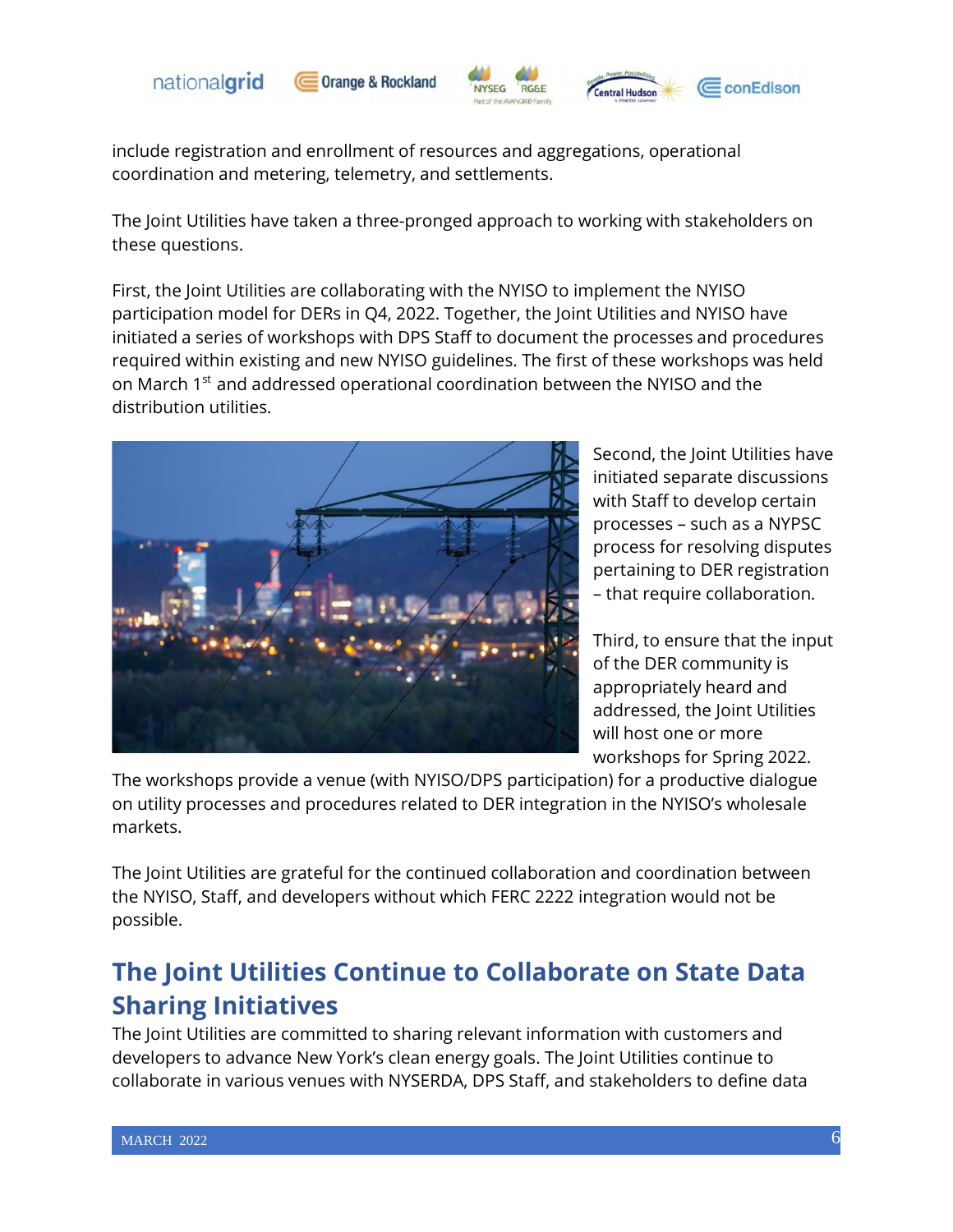



use-cases that provide value and to push forward the process of creating a robust and dynamic source of information for everyone.

As NYSERDA moves forward with the Integrated Energy Data Resource (IEDR) and the modifications to the Utility Energy Registry (UER), the utilities continue to join working meetings to support the design and implementation process. Each utility filed the IEDR Q4 2021 report on January 31, 2022, under [Case 20-M-0082.](https://documents.dps.ny.gov/public/MatterManagement/CaseMaster.aspx?Mattercaseno=20-M-0082) Each utility continues to make internal changes to prepare for IEDR implementation. Once the first use cases for Phase 1 are confirmed by NYSERDA, the Joint Utilities will focus on setting up the processes to systematically collect the data and transfer it over to the IEDR with the appropriate legal and privacy considerations.

On February 28, each utility also submitted responses to the Notice of Utility Data [Requirements \(UDR\)](https://www.nyserda.ny.gov/All-Programs/Integrated-Energy-Data-Resource) issued by NYSERDA on February 7, 2022. The UDR requested an approach to deliver preliminary data elements to the IEDR by May 2022. While the Joint Utilities are fully supportive of sharing useful information to achieve New York's clean energy goals, customer privacy and cybersecurity must also be given careful consideration. As such, the utilities are coordinating additional discussions with DPS Staff and NYSERDA to put in place the necessary mechanisms consistent with New York privacy laws and regulations.

For more information regarding the data proceeding, visit:

- [Case 20-M-0082](https://documents.dps.ny.gov/public/MatterManagement/CaseMaster.aspx?Mattercaseno=20-M-0082) Proceeding on Motion of the Public Service Commission Regarding Strategic Use of Energy Related Data
- [NYSERDA IEDR website.](https://www.nyserda.ny.gov/All-Programs/Integrated-Energy-Data-Resource)

# **Utilities Promote Electric Vehicle (EV) Deployment through the Make-Ready Program**

The goal of the Electric Vehicle ("EV") Make-Ready Program ("EV Make-Ready Program") is to support the development of electric infrastructure and equipment necessary to accommodate an increased deployment of EVs within New York State by reducing the upfront costs of building charging stations for EVs.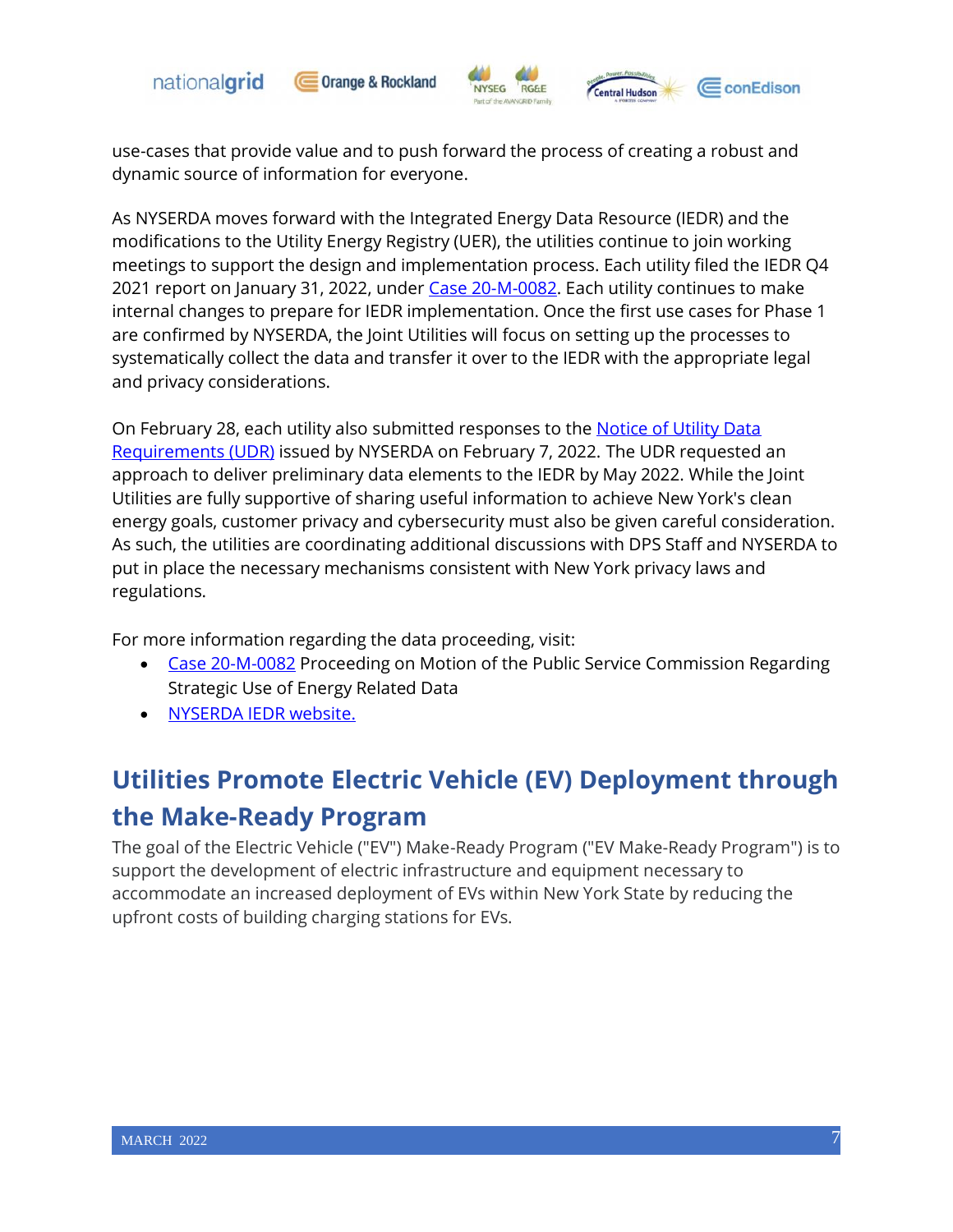









#### Make-Ready Program 2021 Annual Reports

The July 2020 Make-Ready Order requires the Joint Utilities to file an annual report by March 1 of each year. To give Make-Ready Program participants and the utilities more time to deliver complete data, the Public Service Commission approved a 45-day extension to the filing deadline. With the extension, the Joint Utilities will file their 2021 annual reports by April 15, 2022. Annual reports and related program filings can be found on the DPS [website](https://documents.dps.ny.gov/public/MatterManagement/CaseMaster.aspx?Mattercaseno=18-E-0138) under Case Number: 18-E-0138.

#### Approved Contractor and Customer Resources

The Joint Utilities make resources available that help customers and contractors get useful information faster and participate in the Make-Ready Program more easily. Customers looking to install EV charging stations through the MRP can find information on the Joint Utilities website regarding [program eligibility](https://jointutilitiesofny.org/ev/make-ready) and find an [Approved Contractor.](https://jointutilitiesofny.org/ev/make-ready/approved-contractors?) Contractors looking to perform EV charging equipment installations under the MRP can apply to become an Approved Contractor and have their business information listed on the Joint Utilities website.

For more information on how to participate in the MRP, contact [info@jointutilitiesofny.org](mailto:info@jointutilitiesofny.org) or visit your utility's MRP landing page listed below.